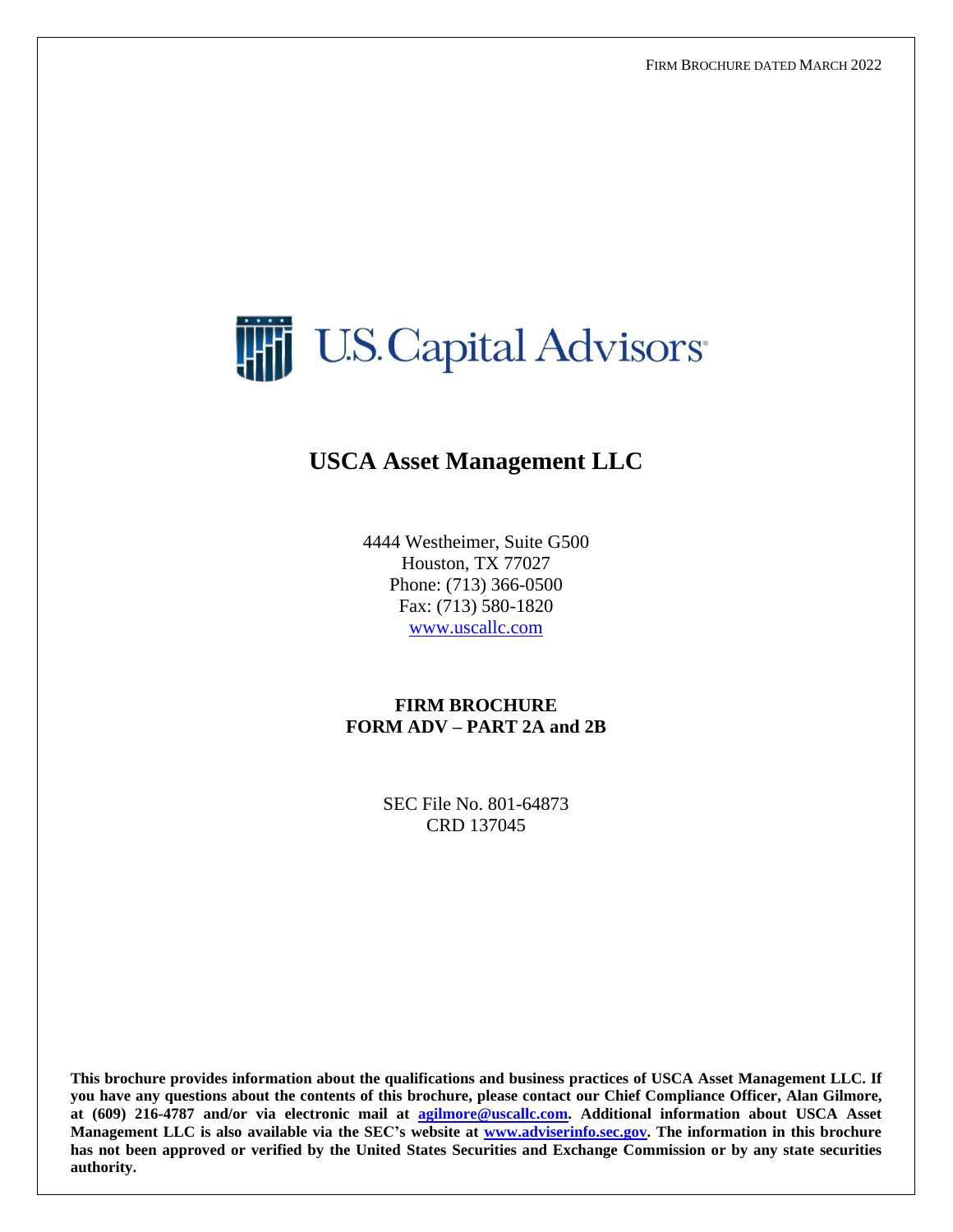#### <span id="page-1-0"></span>**Item 2. Material Changes**

This summary of material changes is part of our annual amendment. This document has been amended as follows:

- Updated information regarding assets under management.
- In late 2021, USCA Asset Management LLC launched the Futurum Funds platform. The Futurum Funds platform represents a series of segregated investment vehicles ("access vehicles"), that will each have the sole purpose of investing in selected early-stage Venture Capital funds. Please refer to items 5, 6 and 10 of this brochure for more information.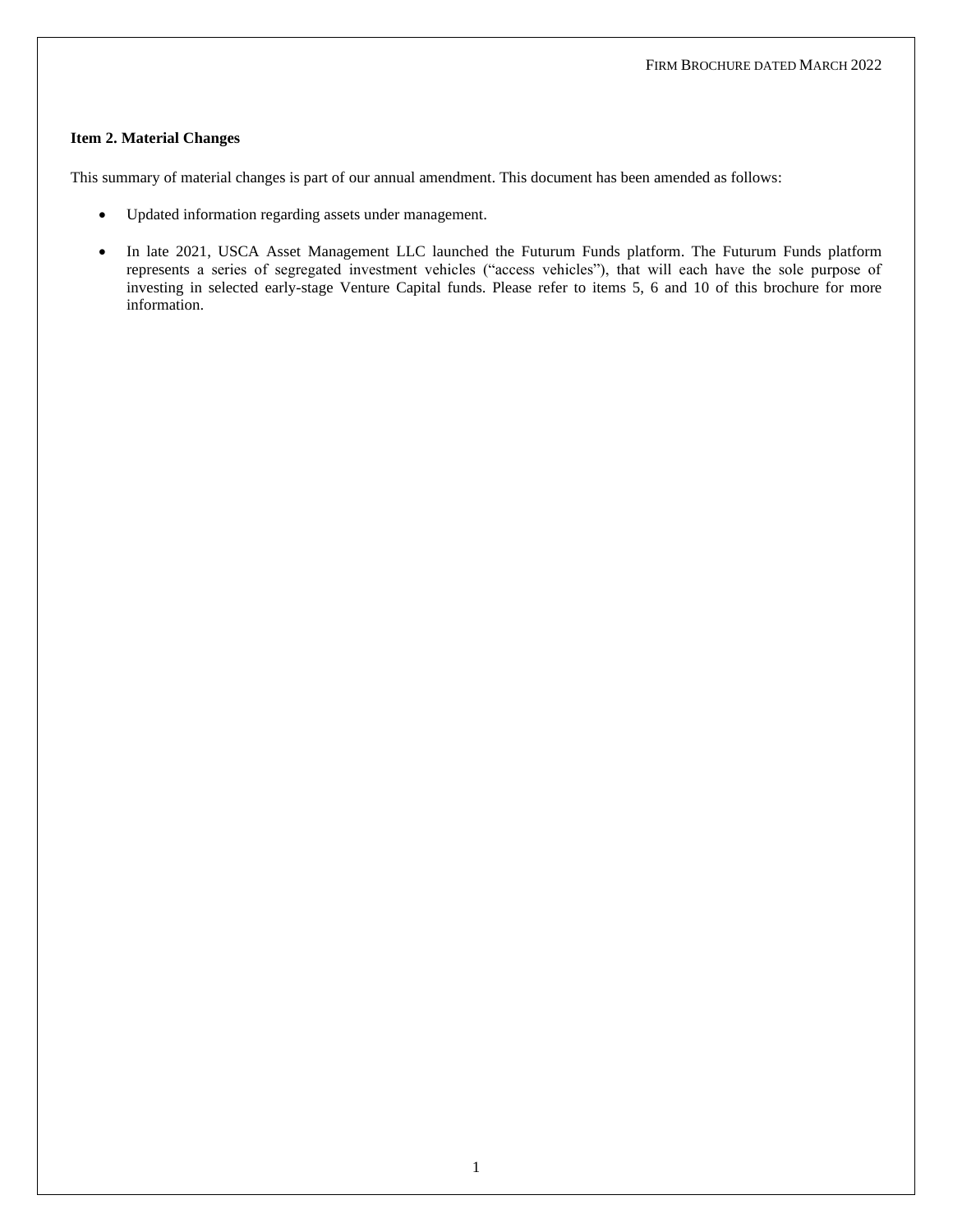# <span id="page-2-0"></span>**Item 3. Table of Contents**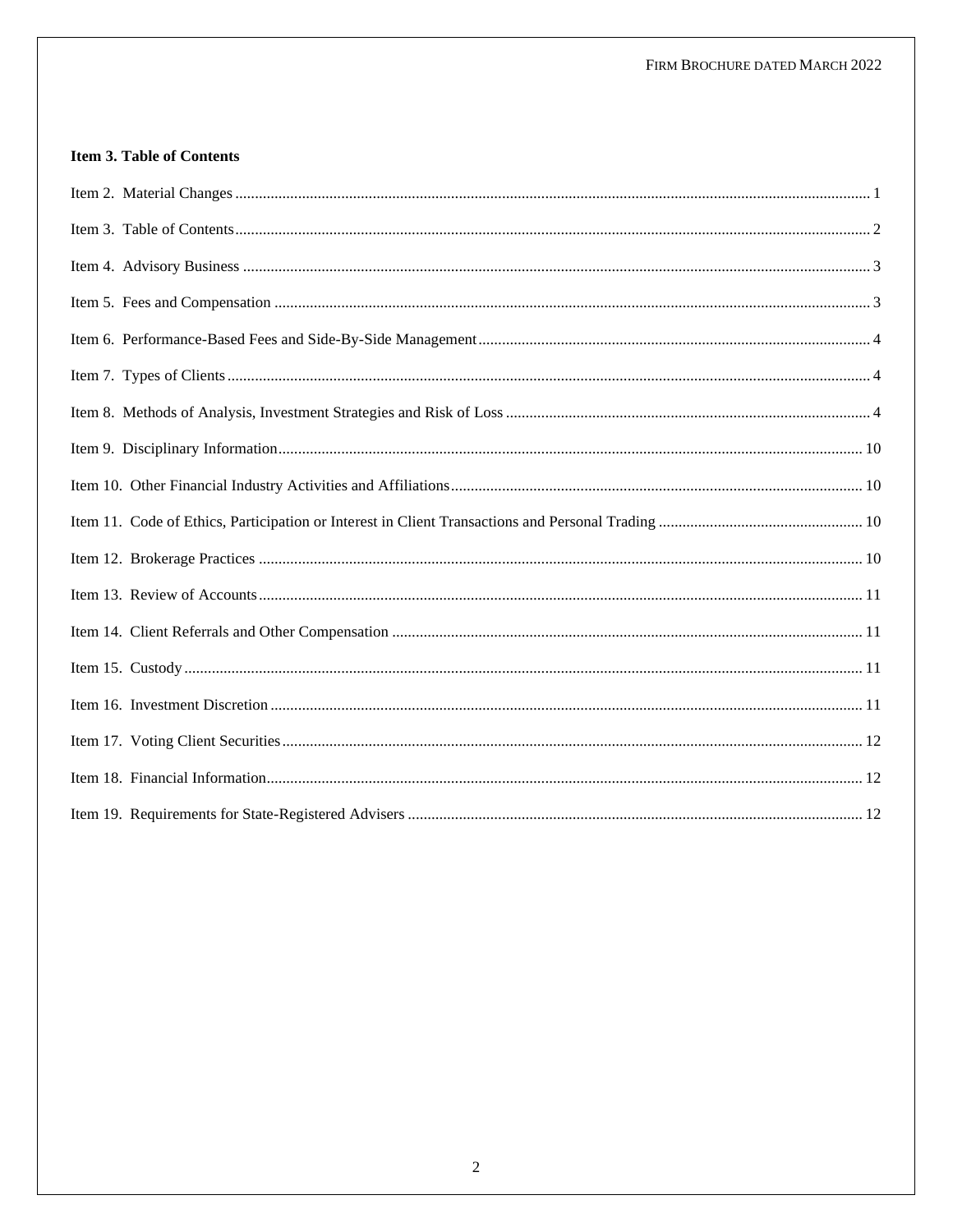#### <span id="page-3-0"></span>**Item 4. Advisory Business**

USCA Asset Management LLC ("**USCA**") was formed in 2008 under the laws of the State of Texas. USCA was acquired by U.S. Capital Advisors, LLC ("**US Capital**") on October 1, 2013. US Capital is a Houston-based wealth management firm, substantially owned by its employees. More information on US Capital can be found at [www.uscallc.com.](http://www.uscallc.com/) USCA manages the USCA All Terrain Fund ("**ATF**"), a closed-end mutual fund, and is a sub-adviser to the Ziegler FAMCO Hedged Equity Fund ("**SHLDX**"), an open-end mutual fund, each registered under the Investment Company of 1940, as amended (the "**Investment Company Act**"). USCA also manages USCA Absolute Return Strategies ("ARS"), a private, unregistered fund and has created a private fund platform called "Futurum Funds" that provides investors access to selected Venture Capital funds (collectively herein these funds are referred to as the "**USCA Funds**"). ARS, ATF and Futurum Funds pursue their investment objectives through investments in other unaffiliated funds or with other unaffiliated advisers, and SHLDX pursues its investment objective through investments in publicly traded securities directly, in each case as more fully described below. As of December 31, 2021, USCA advised on approximately \$179 million in assets.

Throughout this Brochure, we disclose a number of conflicts of interest and provide summaries of a number of our policies and procedures designed to detect and address these conflicts and others. In addition, conflicts of interest and specific risks related to a USCA Fund are identified in the offering materials for that fund.

#### <span id="page-3-1"></span>**Item 5. Fees and Compensation**

For its services to ATF, USCA receives an annual management fee of 0.75%, payable monthly in arrears, and for its services to ARS, an annual management fee of 0.75%, payable quarterly in advance, in each case as disclosed in the offering material for that fund. For its services to the Futurum Funds segregated portfolios, USCA receives an annual management fee of 0.40%, payable quarterly in arrears. For its services to SHLDX, USCA receives 0.2574% on the net assets over \$25 million in the fund. USCA may, in its sole discretion, waive or reduce the management fee payable by any investor in ARS [or any Futurum Fund].

Please note that where representatives of USCA or its affiliates recommend an investment in a USCA Fund, a conflict is present between the representative's and firm's obligation to act in the best interests of the client and the interest in generating fees for themselves and the firm or in otherwise promoting and raising assets for a USCA Fund. Portfolio managers of USCA Funds also provide advisory or brokerage services to clients of USCA or its affiliates. As such, each of these portfolio managers recommend that some clients invest in a USCA Fund, including a USCA Fund for which they act as the portfolio manager. Such recommendations present conflicts between a representative's obligation to act in the best interests of his or her client and generating fees or otherwise promoting and raising assets for a USCA Fund. In an attempt to mitigate such conflicts, where a representative recommends that a client invests in any USCA Fund where such representative receives a portion of the USCA Fund fees associated with such investment, the representative will not charge the client an additional advisory fee. USCA Fund Fees may be higher than fees charged by similar, unaffiliated funds. Before investing in any USCA Fund, clients should carefully review all fees, expenses and charges involved with the fund, as disclosed in the offering material for the fund. Clients should also carefully review any conflicts involving their representative independently of the representative prior to making any investment decision regarding a USCA Fund.

The management fees received by USCA cover the provision of its services to the USCA Funds only. These fees do not include the fees, costs and expenses charged by any investment fund or other investment manager(s) to a USCA Fund or in which or with whom a USCA Fund invests, redemption charges and penalties, costs and expenses incidental to the operation, administration, dissolution, winding-up or termination of a USCA Fund, organizational costs and expenses of a USCA Fund, the costs associated with effecting transactions on behalf of a USCA Fund, including (without limitation) clearing and execution fees and commissions, "mark-ups", "mark-downs" and "dealer spreads", trade-away fees, exchange and SEC fees, transfer taxes, postage fees, auction fees, foreign clearing, settlement and custodial fees, margin interest, costs associated with exchanging foreign currencies, odd-lot differentials, account inactivity fees, wire transfer charges, other account fees, fees and taxes required by law, and any other fees that may be imposed by a third party, including, without limitation, any administrator, transfer agent, custodian, accountant, tax preparation firm or broker-dealer. These fees and charges will be directly or indirectly borne by each USCA Fund. Please refer to the section on "*Brokerage Practices*" for additional information.

USCA believes that its management fees are competitive with those charged by other investment advisors for comparable services. Comparable services may be available, however, from other sources for lower fees than those charged by USCA.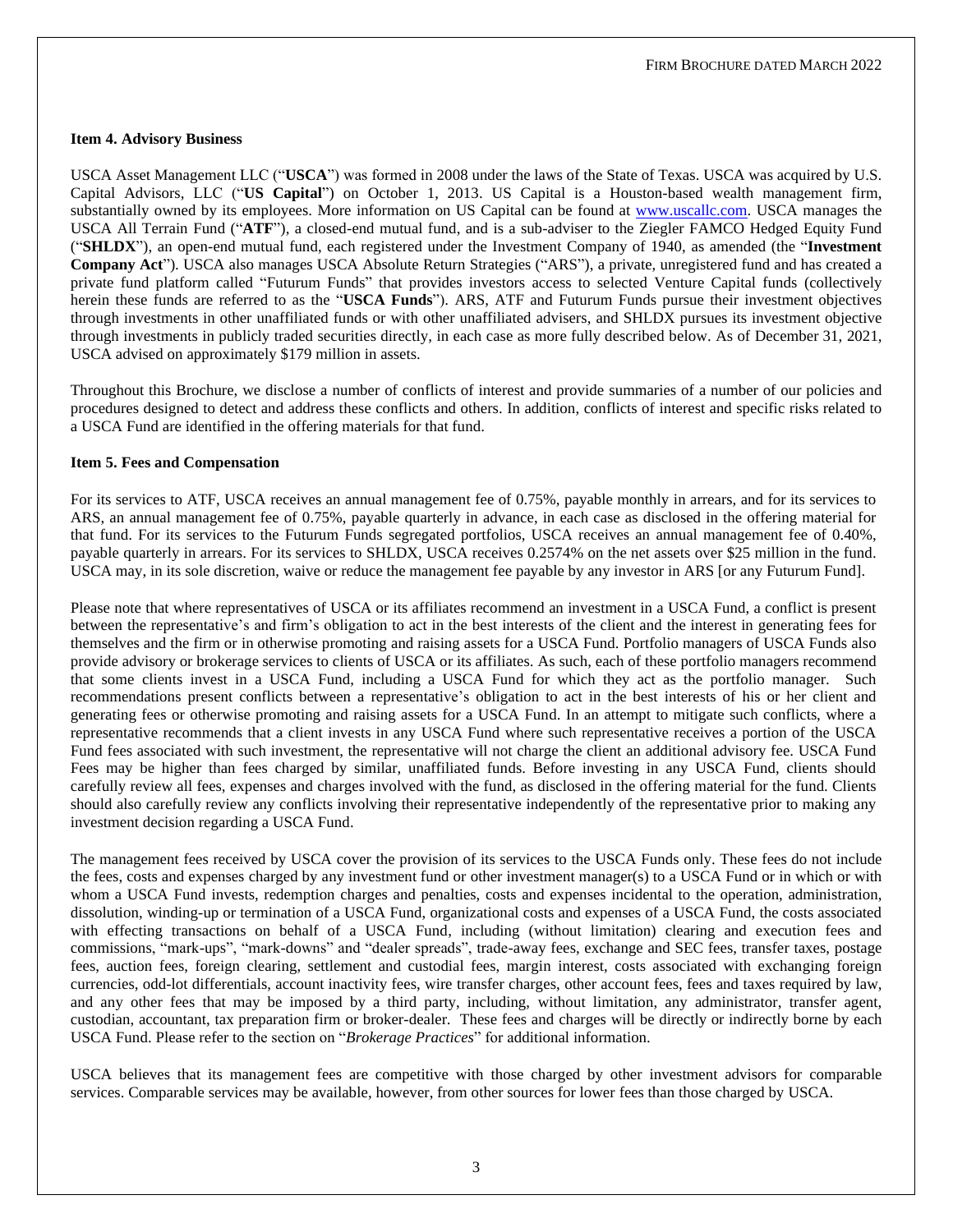#### <span id="page-4-0"></span>**Item 6. Performance-Based Fees and Side-By-Side Management**

USCA will receive a performance-based fee ranging from 7% to 12% on all gains that exceed a 7% preferred return on any person's investment in a Futurum Fund. The specific terms and conditions of these fees are set forth in the relevant Futurum Fund PPM Supplement.

#### <span id="page-4-1"></span>**Item 7. Types of Clients**

USCA provides advisory services to pooled investment vehicles. USCA requires a minimum investment in ATF and ARS of \$100,000 and \$250,000, respectively, whereas the investment minimums for the Futurum Funds range from \$250,000 to \$2,000,000; however, these minimums are subject to USCA's right to accept lesser amounts, in its sole discretion. USCA requires investors in ATF, ARS and the Futurum Funds to make representations concerning their sophistication as investors and their ability to bear the risk of loss of their entire investment in the fund.

#### <span id="page-4-2"></span>**Item 8. Methods of Analysis, Investment Strategies and Risk of Loss**

#### Methods of Analysis

Each USCA Fund is USCA's client and advice is not tailored for investors in any USCA Fund. With respect to ARS and ATF, USCA invests with investment managers and/or in investment funds that invest in a range of securities issued by U.S. and non-U.S. issuers, including (but not limited to) equities, fixed income, commodities, and swaps, futures, forwards, options, and other derivative instruments. These investments may be listed on an exchange, traded over the counter, or not traded at all. In the case of the Futurum Funds, USCA has selected Venture Capital Funds, the managers thereof USCA believes are well positioned to execute on a diversified program of investment in startups and small- to medium-sized enterprises such managers believe present strong growth potential. Venture capital investments are generally characterized as very high-risk/high-return opportunities.

In identifying investment managers and/or investment funds with whom and in which to invest, USCA employs both a returnsbased, quantitative process as well as a qualitative process in selecting managers and funds. The quantitative process is meant to identify managers and funds that have a potential ability to outperform their peers and/or the markets in which they invest. This process suffers from the risk that the historical returns being compared may not be indicative of future returns (past performance in no way guarantees future results) or may be fabricated, or that a change in investment personnel, investment strategy, opportunity set, the markets generally or other factors may result in the historical returns becoming irrelevant and potentially misleading in the context of future returns. Additionally, this process also suffers from the possibility that the managers/funds being compared may not be employing similar strategies and accordingly, the comparison is of little value. In these instances, this may result in the selection of a manager/fund whose performance is not repeatable in the future, or who did not perform well relative to its peers. In an attempt to address some of these risks, USCA employs a qualitative process which, through dialogue with the fund or manager, USCA attempts to discern their methods of analysis and investment strategies, and the risks associated with these analysis and strategies. Additionally, USCA will conduct a review of the relevant materials provided by the investment manager or fund (for example, legal documentation, marketing presentations, monthly/quarterly letters, regulatory filings, and financial statements), and if necessary, conduct reference, service provider, background and other checks to ascertain the integrity of the manger/fund. While the qualitative process is meant to determine a manager's or fund's investment strategy and the risks associated therewith, as well as develop an assessment of the manager's integrity and the manager's/fund's operational and business risks, USCA may fail to accurately identify one or more of these or other risks, which may subject a USCA Fund to losses on these investments. It should be noted that there have been a number of high-profile instances where investors in private investment funds have suffered material losses due to an act of fraud or negligence, which may or may not have been discoverable as part of the process employed by USCA in selecting these types of investments.

In the case of SHLDX, USCA invests in equity, options and other securities directly. In these instances, USCA's research is generally limited to public information about the issuer and the security in question, certain financial metrics (e.g., price-to-free cash flow, dividend yield, price-to-book, etc.), and research published by third parties (including, in the case of fixed income securities, rating agencies). Investing in securities involves risk of loss that clients should be prepared to bear.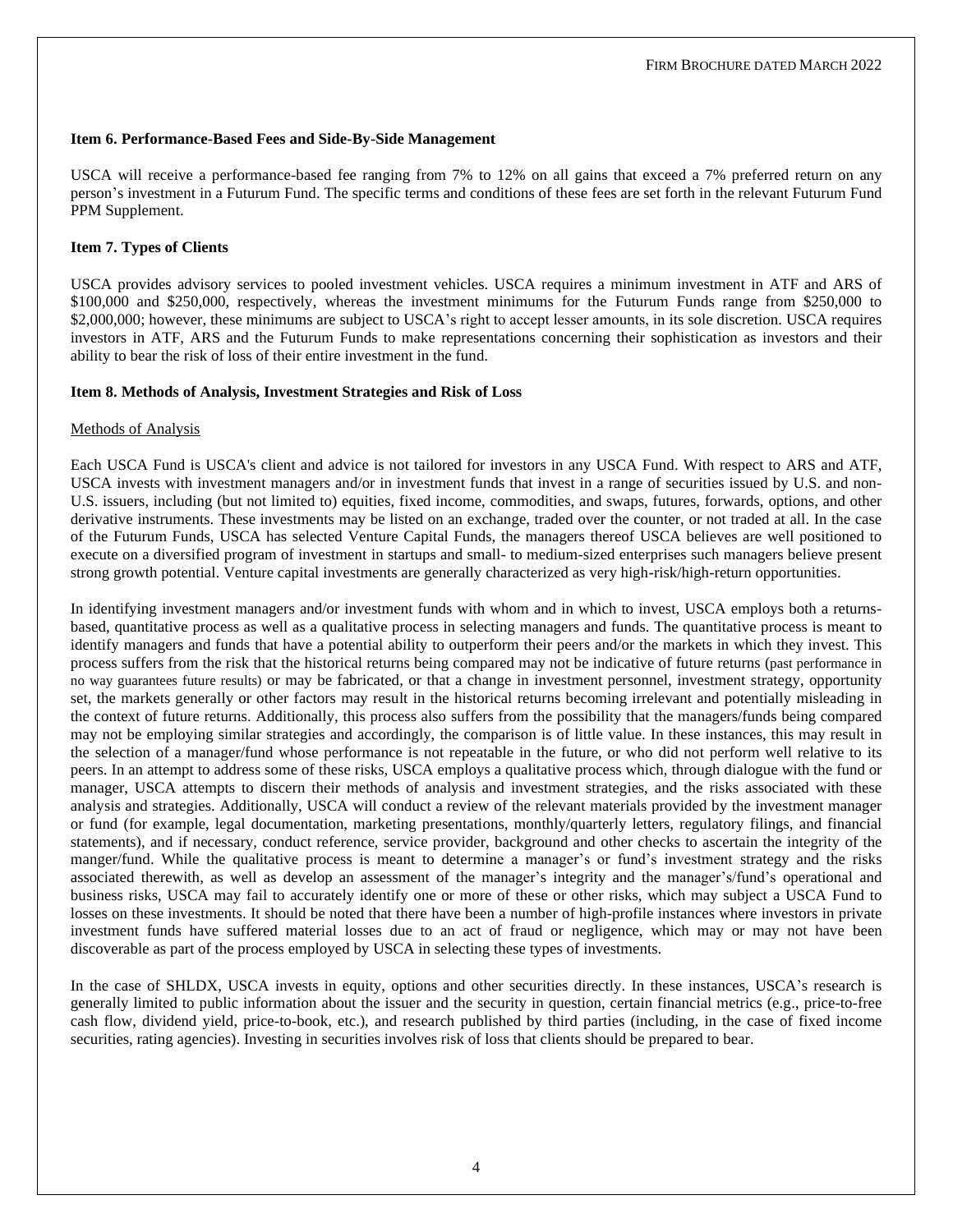#### Investment Strategies

#### *Ziegler FAMCO Hedged Equity Fund (SHLDX)*

SHLDX is a Delaware statutory trust that is registered under the Investment Company Act, as an open-end management investment company. SHLDX seeks growth of capital and income. SHLDX seeks to achieve its investment objective by investing primarily in common stocks of large-cap companies and secondarily in exchange-traded funds ("ETFs") that invest primarily in large-cap common stocks. SHLDX defines large cap as companies with market capitalizations in excess of \$5 billion. SHLDX sells (writes) call options on a majority of the notional value of these stocks and ETFs, or on a representative index, such as the S&P 500, in seeking to shield the Fund from some of the risk associated with these investments and to generate additional returns to the extent of the call option premium received. Under normal circumstances, SHLDX invests at least 80% of its net assets (plus any borrowings for investment purposes) in equity securities and derivatives and other investments that have economic characteristics similar to equity securities. SHLDX also purchases and sells exchange traded put options, employing an option overlay known as a "Put/Spread" strategy in order to provide additional downside protection and risk-reduction. The options may be based on the S&P 500 Index or on ETFs that replicate the S&P 500 Index. A Put/Spread strategy is used to protect the value of an equity portfolio or profit from a decrease in the value of the equity portfolio. In a Put/Spread strategy, SHLDX purchases a put on a security, ETF, or representative index and sells a put on the same security, ETF, or representative index. The purchased put benefits if the value of the underlying security, ETF or representative index decreases. The sold put generates income and limits the downside protection of the purchased put. The total option overlay strategy is designed to be near cost neutral. The combination of the diversified portfolio of equity securities, the downside protection from the put spread and the income from the call options is intended to provide SHLDX with a portion of the returns associated with equity market investments while exposing investors to less risk than traditional long-only equity strategies (strategies that do not employ call or put option hedges). Stock selection is designed to closely track the returns of the S&P 500 Index, or similar large-cap index, resulting in minimal tracking error. The stocks are rebalanced monthly utilizing a quantitative portfolio optimization tool, as well as a stock specific ranking process created by USCA. The process seeks to limit tracking error relative to SHLDX's benchmark, the S&P 500.

#### *USCA Absolute Return Strategies (ARS)*

ARS is a Delaware limited partnership that is not registered as an investment company under the Investment Company Act. ARS seeks to achieve good risk-adjusted returns that are uncorrelated to the U.S. equity and fixed-income markets (as measured by the Standard & Poor's 500 Index and the Barclays Aggregate Bond Index, respectively), while preserving capital. ARS is invested in a small group of investment funds whose managers utilize one or more non-traditional investment or trading strategies, including, without limitation, relative value, event driven and long/short equity strategies. ARS's investment strategy is designed to earn a positive return while guarding against significant loss.

#### *USCA Futurum Funds*

The USCA Futurum Funds represents a series of segregated investment vehicles ("access vehicles") that each have the sole purpose of investing in early-stage Venture Capital funds made available through the platform by USCA. The Futurum Funds provides investors the opportunity to invest in one or more Venture Capital funds that may otherwise not be available to these investors due to their exclusive nature and/or barriers to entry associated with high minimum investment requirements. Investors retain the discretion to select which of the available Venture Capital funds they would like to access through the Futurum Funds platform and may be provided with additional co-investment opportunities provided by each of the selected funds.

#### *USCA All Terrain Fund (ATF)*

ATF is a Delaware statutory trust that is registered under the Investment Company Act, as a closed-end, non-diversified management investment company. ATF seeks long-term risk-adjusted returns that are attractive as compared to those of traditional public equity and fixed income markets. ATF pursues this investment objective using a multi-manager, fund-of-funds approach by investing predominantly in non-affiliated collective investment vehicles, including privately-offered investment funds commonly known as "hedge funds" and publicly traded funds, including exchange-traded funds and mutual funds, which utilize one or more investment or trading strategies, including, without limitation, long-only equity and/or fixed income, relative value, event driven, long/short equity and/or fixed income, managed futures and global macro strategies.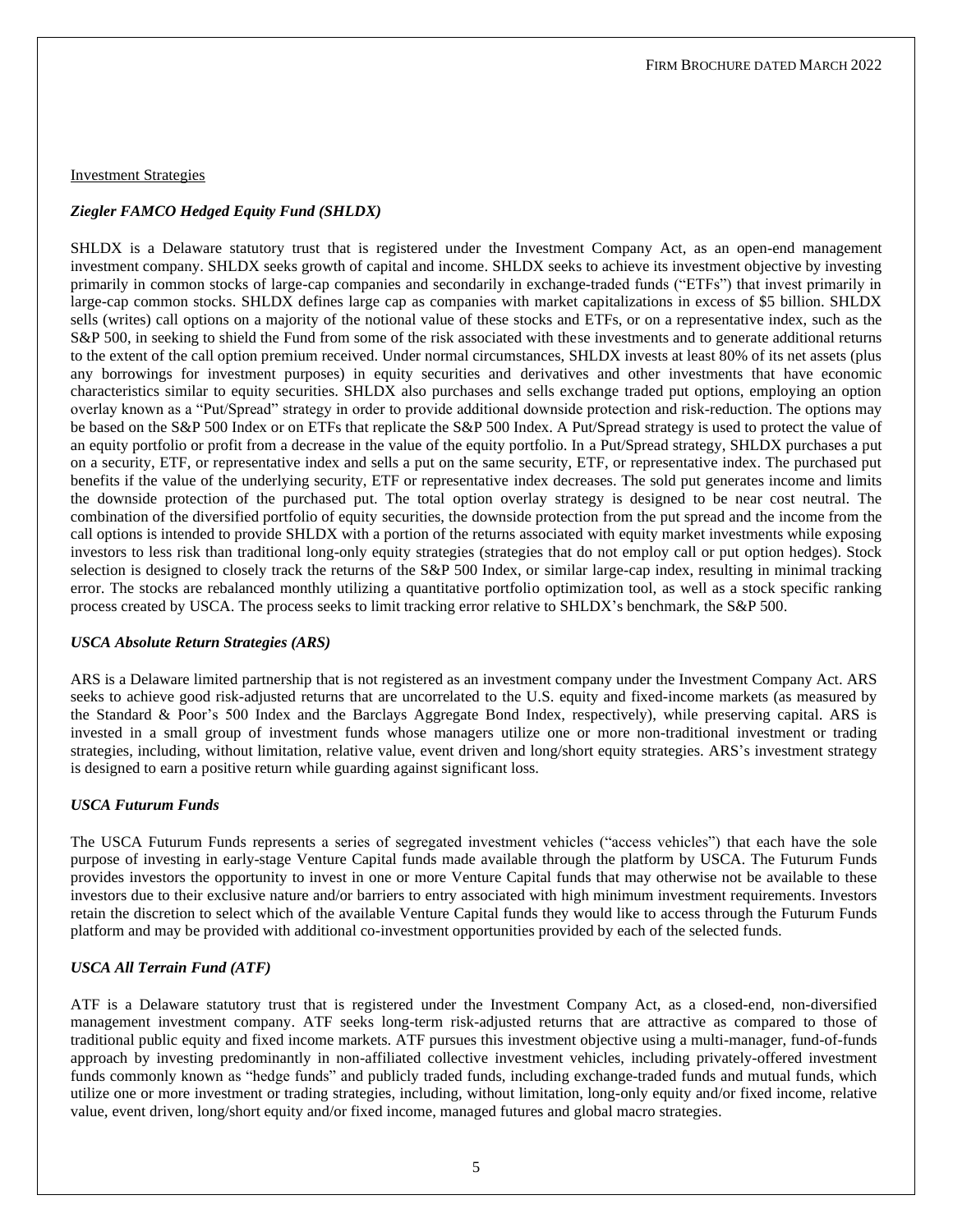Set forth below is a description of six broad categories of investment strategies in which USCA may invest a multi-manager USCA Fund's assets. In addition to the investment strategies and risks referred to below, USCA may elect to invest in investments employing different investment strategies with different risks. Investment managers may take a discretionary or systematic approach in executing their investment strategy, meaning that the decision to buy or sell an investment will ultimately be made by the manager (discretionary) or will be dictated by a quantitative or other process and not the manager (systematic).

The success of any strategy will generally depend on, among other things, the ability to identify overvalued and undervalued investment opportunities and trends in the marketplace and exploit them in the capital markets. This involves a high degree of uncertainty, and no assurance can be given that an investment manager will be able to do so. Additionally, a reduction in the volatility and pricing inefficiency of the markets in which an investment manager may seek to invest, as well as other market factors, may limit the success of their strategy.

#### *Relative Value*

Relative value strategies attempt to take advantage of relative pricing discrepancies between various instruments, including equities, debt, options, and futures. Investment managers may use mathematical, fundamental, or technical analysis to determine mis-valuations. Securities may be mispriced relative to an underlying security, related securities, groups of securities, or the overall market. Relative value investments may be available only cyclically or not at all. Furthermore, if assumptions used in the research and analysis of relative value investments are incorrect or if the model used to evaluate investments is flawed, relative value strategies may be unsuccessful. Sub-strategies include the following:

- *Equity Market Neutral or Statistical Arbitrage*. Investment funds that employ equity market neutral or statistical arbitrage strategies purchase certain equity securities and simultaneously sell short other equity securities in an attempt to isolate risk to the relative value of one security or basket of securities as compared to another security or basket of securities and eliminate general market risk. Generally, investment managers who use fundamental analysis to establish the relative values of the securities in their portfolios are categorized as equity market neutral, while those who use quantitative models to establish the relative values are categorized as statistical arbitrage.
- *Capital Structure Arbitrage* is utilized by investment managers to exploit perceived pricing inefficiencies within a company's capital structure. Investment managers employing capital structure arbitrage analyze the various securities issued by a company, including common and preferred equity, convertible securities, various forms of senior and junior (typically unsecured) debt, and then establishes a long position in a security that is more attractive on a relative basis to another security in which a short position is established. In a successful trade, the long security appreciates in price relative to the shorted security and the investment manager then closes the trade at a profit. This strategy is market neutral because it can be profitable even if both securities decline in value (as long as the shorted security declines more than the purchased security). Companies that are distressed are often targets of this strategy because of the potential for significantly different recovery values for different types of securities in the event of a bankruptcy, but healthy companies with complex balance sheets are also fertile ground for capital structure arbitrage trades.
- *Convertible Arbitrage* involves the purchase of a convertible debt or preferred equity instrument (an instrument that is effectively a bond or has a fixed obligation of repayment with an embedded equity option, non-detachable warrant or equity-linked or equity-indexed note) concurrent with the short sale of, or a short over-the-counter derivative position in, the common stock of the issuer of the debt instrument. Investment returns are driven by a combination of an attractive coupon or dividend yield, interest on the short position and the level of the underlying stock's volatility (which directly affects the option value of the security's conversion feature).
- *Volatility Arbitrage* entails the use of derivative investments and can be used on both a stand-alone basis and as a hedging strategy in conjunction with other investment strategies. As a stand-alone strategy, domestic or global index options and/or options on futures contracts are used to exploit anomalies in the pricing of volatility in related assets. There are several well-defined related securities and/or asset classes that volatility arbitrage investment managers typically follow to determine when they are out of their historical trading ranges. By continually monitoring these relationships, the manager can identify when the securities or asset classes trade out of their normal trading range and can put a trade on when there has not been a fundamental, or exogenous, change in the relationship. As an adjunct strategy, these same derivative instruments can be used to manage risk and enhance returns on investments made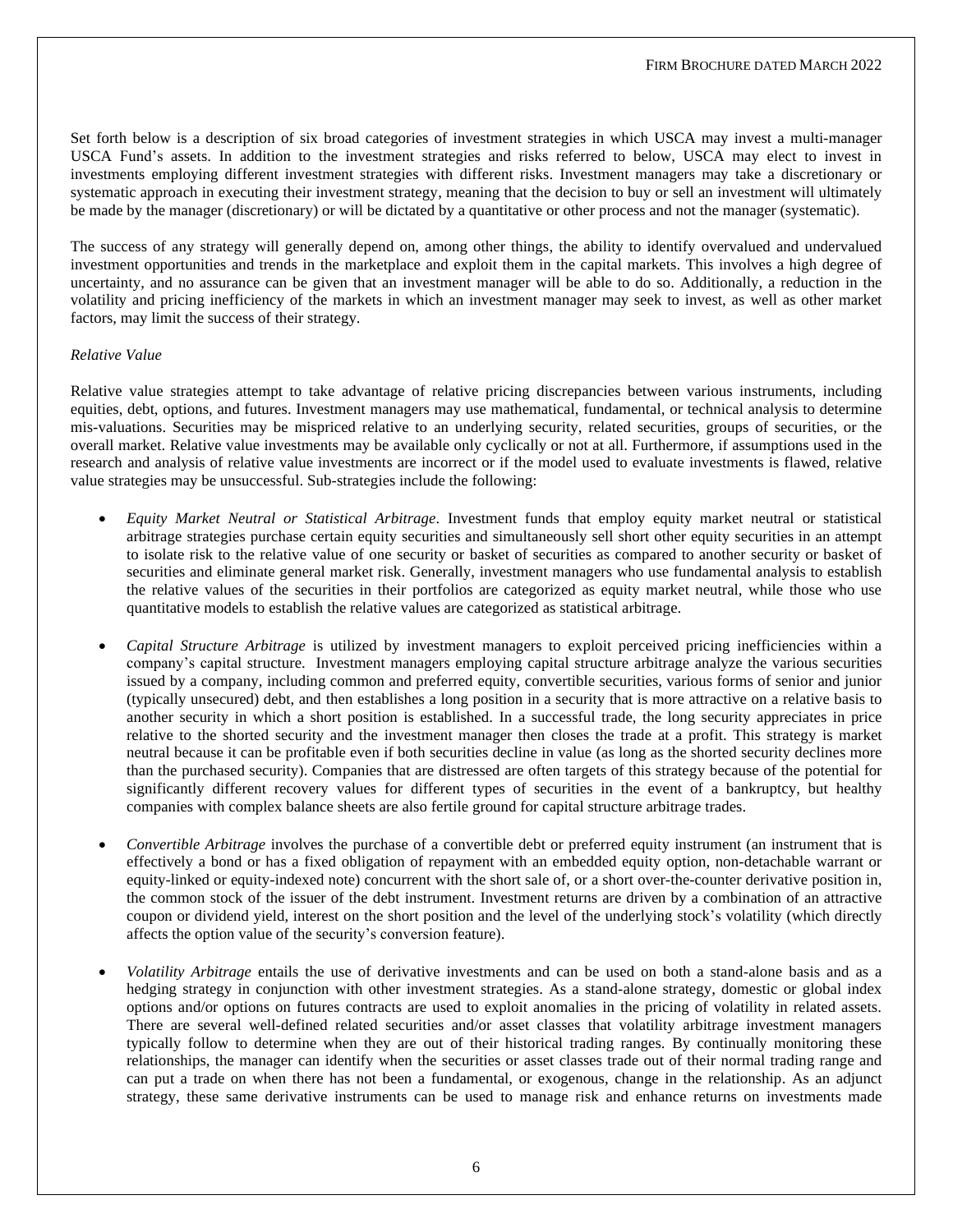utilizing other strategies. Use of derivatives often relies on extensive quantitative modeling, volatility estimation and proprietary in-house trading models.

• *Fixed Income Arbitrage* is designed to identify and exploit anomalous (typically based on historical trading ranges) spreads in the prices of functionally equivalent or substitutable securities. Such disparities, or spreads, are often created by imbalances in supply and demand of different types of issues (for example, 5-Year Agencies relative to 5-Year U.S. Treasuries). An example of a fixed income arbitrage position consists of a long position in the higher yield, lower priced, security and a short position in the lower yield, higher priced security. For example, Agencies of a similar duration to U.S. Treasuries have over time established a relatively well-defined trading range and carry a higher interest rate or yield. When Agencies trade at a discount to this range (e.g., when there is discussion about whether Agencies should continue to receive a U.S. government guarantee), Agencies will trade at a higher-than-normal discount to U.S. Treasuries (reflected by a higher current yield in Agencies). Accordingly, an investment manager may buy the Agencies and then short the U.S. Treasuries. If the spread narrows or becomes more in line with historical norms, the manager generates a profit by closing its position. In general, these fixed income investments are structured with the expectation that they will be non-directional and independent of the absolute levels of interest rates. As this interest rate exposure is hedged out, these strategies generally exhibit little to no correlation to the broader equity and bond markets. There can be no assurance that any hedging techniques will be successful or that the hedging employed by an investment manager will not have the negative effect of lowering overall returns, or creating losses, in the portfolio or with respect to the applicable position. Investment banks may allow an investment fund to use significant leverage in these positions (particularly if the instruments are investment grade corporate securities or government securities). Depending on the level of leverage and the duration of the long position, the resulting loss of capital could be significant.

#### *Event Driven*

Event-driven strategies are designed to profit from price changes in securities of companies facing a major corporate event. The goal of an event-driven strategy is to identify securities, which may include common or preferred stock as well as many types of debt, with a favorable risk-reward ratio based on the probability that a particular event will occur. Such events include mergers and acquisitions as well as restructurings, spin-offs, and significant litigation (e.g., tobacco or patent litigation). Sub-strategies include, without limitation, the following:

- *Merger or Risk Arbitrage* involves taking short and long investment positions, respectively, in the stock of acquiring and target companies upon the announcement of an acquisition offer. Acquisitions are typically paid for in stock, cash, or a combination thereof. Thus, when an acquisition is announced, the acquiring company ("**Acquirer**") will establish a price per share of the company being acquired ("**Target**") in cash (per share cash price), stock (a share ratio is established) or a combination thereof. Typically, the Target traded for less than the price being paid (in either cash or stock) prior to the announcement. When the announcement is made, the Target's stock price will typically increase but still trade at a discount to the price being offered by the Acquirer. This discount – and the size of the discount – is principally a function of three factors: (a) the risk that the acquisition will close, (b) the timeframe for closing (i.e., the time value of money) and (c) the amount of liquidity or capital being deployed by merger arbitrageurs and other investors. Accordingly, if a merger arbitrageur or investor believes that the risk of the acquisition not closing is not significant relative to the returns that can be generated by the "spread" between the current stock price of the Target and the price being offered by the Acquirer, the merger arbitrageur or investor will generally buy shares of the Target and short shares of the Acquirer in a stock for stock transaction. When the deal closes, the risk premium vanishes, and the profit is the spread. This strategy is somewhat cyclical since it requires a supply of corporate mergers and acquisitions to deploy capital.
- *Distressed or Special Situations*. Distressed investments include investments in securities issued by companies that are experiencing difficult business conditions, including bankruptcy. In many cases, securities issued by these types of companies over-correct and trade at levels below their value in a liquidation or acquisition scenario. Special Situations investments are similar to distressed investments in that they are typically made in securities that the buyer perceives to be undervalued for one reason or another; however, these companies are not in, and do not appear to be on the brink of, bankruptcy. An example of a special situations trade is the purchase of a security issued by a company that an investment manager believes is a likely acquisition target.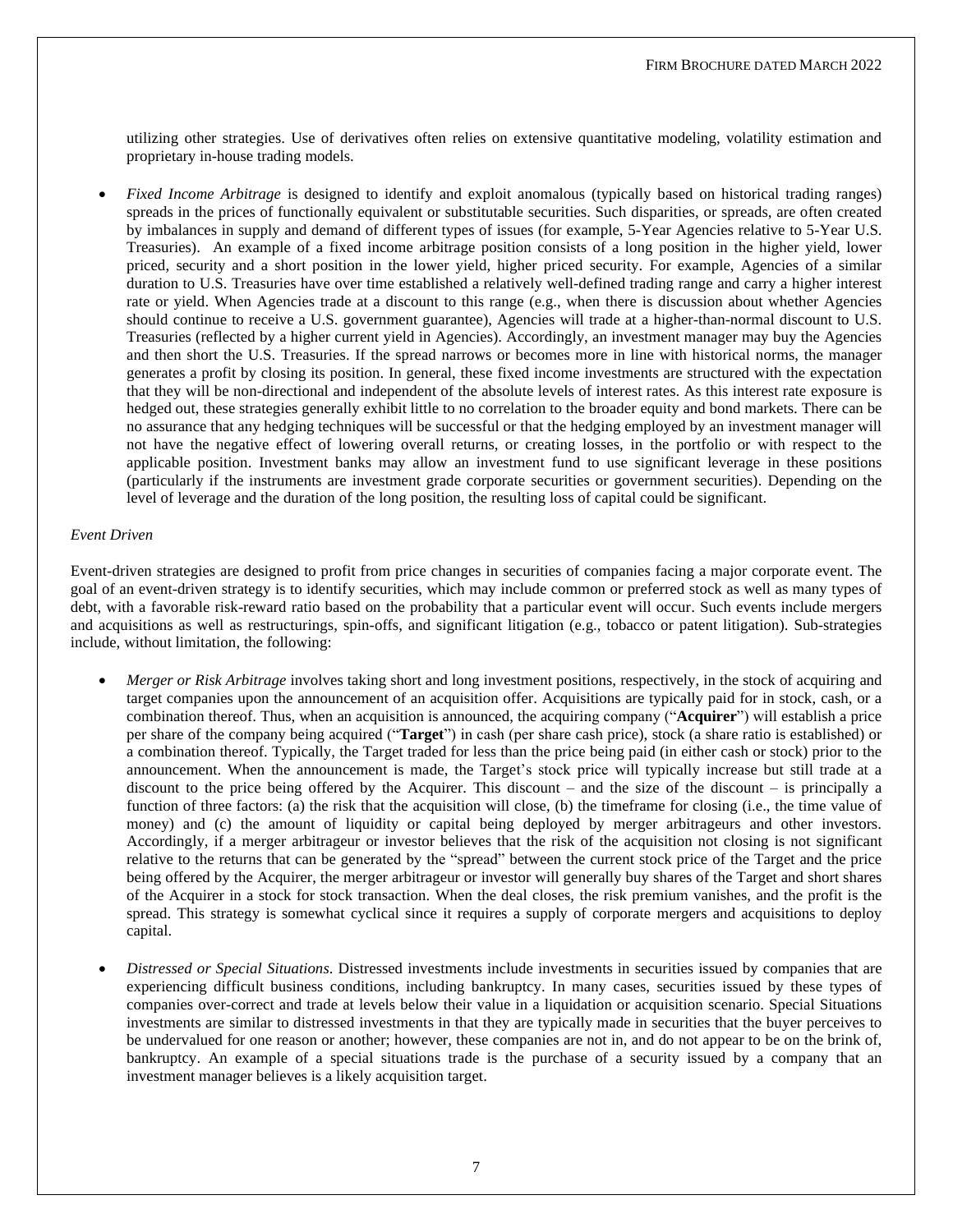Substantial transaction failure risks are involved in event-driven strategies. Similarly, substantial risks are involved in investments in companies facing negative publicity or uncertain litigation. Thus, there can be no assurance that any expected transaction will take place, that negative publicity will not continue to affect a company or that litigation will be resolved in a company's favor. Certain transactions are dependent on one or more factors to become effective, such as market conditions which may lead to unexpected positive or negative changes in a company profile, shareholder approval, regulatory and various other third-party constraints, changes in earnings or business lines or shareholder activism as well as many other factors. No assurance can be given that the transactions entered into will result in a profitable investment or that it will not result in substantial losses.

#### *Long/Short Equity and Fixed Income*

Long/short equity/fixed income strategies generally seek to produce returns from investments in the global equity and/or fixed income markets. These strategies are generally focused on absolute returns and the trades implemented in the strategy generally capitalize on the Underlying Fund Manager's views and outlooks for specific markets, regions, sectors, or securities. While these strategies involve both long and short positions in various equity and/or fixed income securities, the Underlying Fund Manager's positions will generally reflect a specific view about the direction of a market. Unlike traditional equity or fixed income funds, the directional view relates less to the absolute direction of the market and more toward the specific positions (longs versus shorts) held within a portfolio (nonetheless, an Underlying Fund Manager may take a directional position that relates to the absolute direction of the market). In addition to making shifts in markets, regions, sectors or securities, Underlying Fund Managers have the flexibility to shift from a net long to a net short position, but in general will maintain a net long exposure. An exception is for those Underlying Fund Managers that are classified as short sellers, who maintain a consistent net short exposure in their portfolio, meaning that significantly more capital supports short positions than is invested in long positions (if any is invested in long positions at all). Unlike long positions, which one expects to rise in value, short positions are taken in those securities the portfolio manager anticipates will decrease in value. Long/short equity/fixed income Underlying Fund Managers may be generalists or may specialize in various areas, including, but not limited to, market sectors, geographies, or a certain segment of the market. There can be no assurance that the valuation assumptions utilized in establishing a long and/or short position in a particular security will prove to be correct or that the strategy will be implemented correctly.

#### *Long Equity and Fixed Income*

Similar to long/short equity and/or fixed income described above, Underlying Fund Managers employing this strategy generally do not engage in short selling or hedging of the market risks associated with their investments, but rather inherent in these strategies is the risk associated with the equity and/or fixed income markets as a whole, in addition to the risks described in "Long/Short Equity and Fixed Income" described above. In certain instances, an Underlying Fund Manager may raise cash as a means of taking a negative view on the market in an attempt to mitigate a portion of the market risk associated with this strategy.

#### *Managed Futures*

Managed futures strategies involve speculative trading in futures, forwards and options thereon. Alternative Investment managers may trade portfolios of instruments in U.S. and non-U.S. markets in an effort to capture passive risk premiums and attempt to profit from anticipated trends in market prices. These investment managers generally rely on either technical or fundamental analysis or a combination thereof in making trading decisions and attempting to identify price trends. They may attempt to structure a diversified portfolio of liquid futures contracts, including, but not limited to, stock index, interest rate, metals, energy and agricultural futures markets. Participation in a market that is either volatile or trendless could produce substantial losses for an investment fund. Failure to identify trends or to exit a market position after a trend matures could also produce substantial losses for an investment fund.

#### *Global Macro*

Global macro strategies typically seek to generate income and/or capital appreciation through a portfolio of investments focused on macro-economic opportunities across numerous markets and instruments. These strategies rely on the use of, among other things, cash and derivative markets, each of which bear their own risks, as well as certain assumptions about global macroeconomic trends. There can be no assurance that these macro-economic assumptions will prove to be correct. Global macro managers may employ relative value, event driven, long/short and other strategies or trading approaches. Trading positions are generally held both long and/or short in both U.S. and non-U.S. markets. Global macro strategies are generally categorized as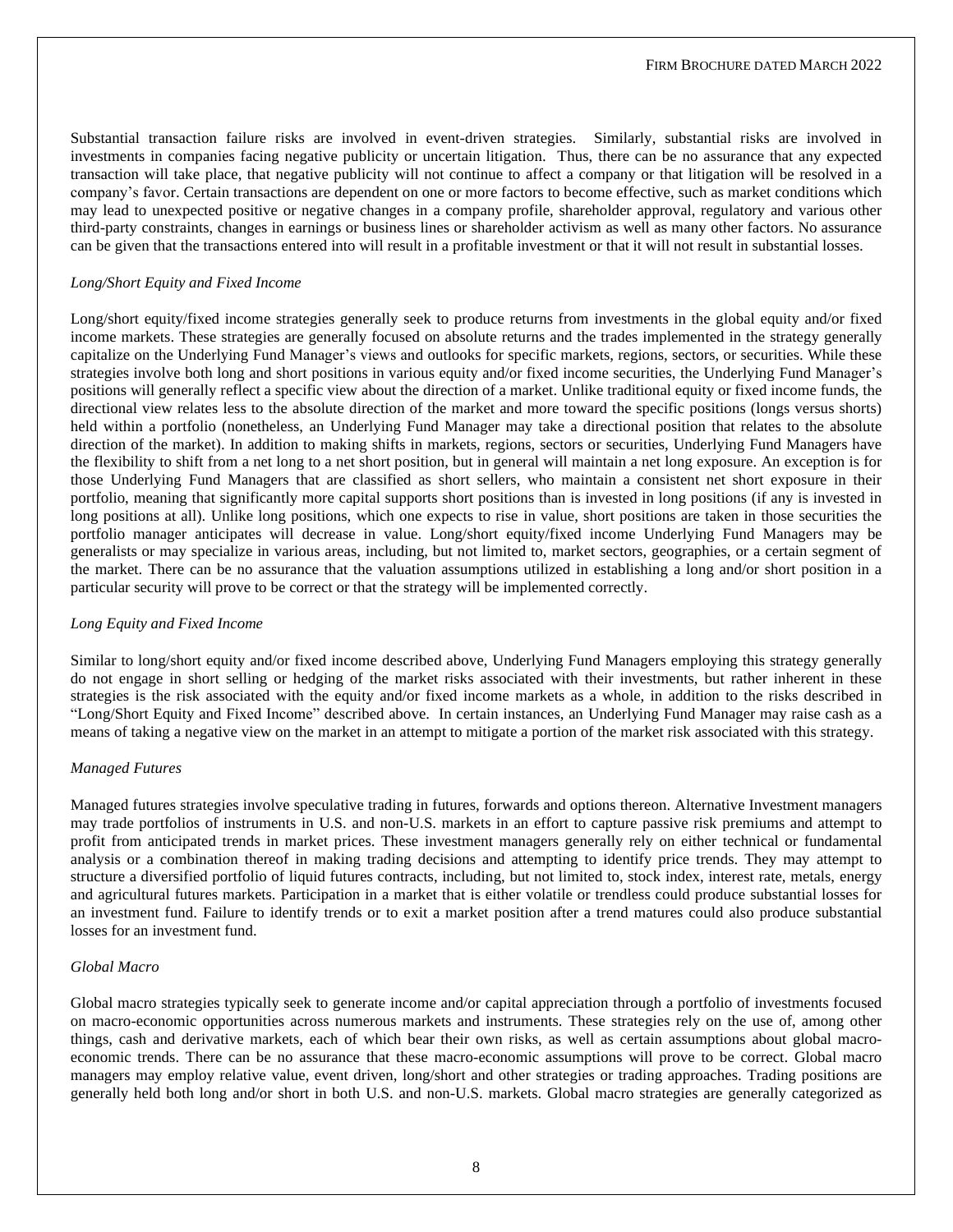either discretionary or systematic in nature and may assume aggressive investment postures with respect to position concentrations, use of leverage, portfolio turnover, and the various investment instruments used.

Investment strategies will evolve over time due to, among other things, market developments and trends, the emergence of new or enhanced investment products, changing industry practice and/or technological innovation. As a result, the strategy descriptions discussed above may not reflect the investment strategies actually employed by any investment manager.

#### NO GUARANTEE OR REPRESENTATION IS MADE THAT THE INVESTMENT PROGRAM OF ANY INVESTMENT WILL BE SUCCESSFUL, THAT THE VARIOUS INVESTENTS SELECTED WILL PRODUCE POSITIVE RETURNS OR THAT ANY INVESTMENT FUND WILL ACHIEVE ITS INVESTMENT OBJECTIVE.

#### Material Risks

The investment strategies employed by USCA involve significant risk related to: (i) the investments being made by a USCA Funds, (ii) the investments made by the funds and managers in which or with whom ATF, ARS or a Futurum Fund may invest; (iii) the structure of the USCA Funds and, in the case of ATF, ARS and a Futurum Fund, the risks associated with use of underlying investment funds and investment managers; and (iv) a variety of other significant risks. For a complete description of the risks involved with each strategy employed by a USCA Fund, please see the applicable offering documents which contain an expansive review of the risks involved. Each investor is provided with such risk disclosure in the offering documents prior to their investment in the relevant USCA Fund. In addition to the risks set forth in the offering documents, please note the following risks with respect to ATF, ARS and the Futurum Funds:

• *Manager Risk*. Manager risk encompasses the possibility of loss due to an underlying manager's fraud, intentional or inadvertent deviations from a predefined investment strategy (including excessive concentration, directional investing outside of predefined ranges, excessive leverage or new capital markets), or simply poor judgment. During the lifetime of ATF, ARS and a Futurum Fund, there could be material changes in one or more underlying managers, including changes in control, initial public offerings and mergers. The effect of such changes on an underlying manager cannot be predicted but could be material and adverse. Given the limited liquidity of the underlying investment funds, USCA may not be able to quickly alter the relevant portfolio allocation in response to any such changes, resulting in substantial losses from manager risk.

There can be no assurance that what is perceived by USCA or the underlying managers in which USCA may invest a USCA Fund's assets as an investment opportunity will not, in fact, result in substantial losses due to one or more of a wide variety of factors. From time to time, the economic viability of an entire strategy may deteriorate, due to excessive concentration of investors implementing the same approach or general economic events that disrupt the source of profits which the strategy seeks to exploit. USCA can only be successful if the underlying managers are able to invest successfully, and there can be no assurance that this will be the case.

• *Multiple Levels of Fees and Expenses; Manager Performance Fees*. ATF, ARS and the Futurum Funds will incur management, performance, advisory, sponsorship and/or other fees and expenses when investing in or allocating assets to underlying managers. Further, if the underlying managers invest in exchange-traded funds or similar managed products, the USCA Fund will be subject to the fees and costs associated with such investments. Additionally, in the case of ATF and ARS, an underlying manager's performance fees are generally paid on a quarterly or annual basis, and therefore, an underlying manager could receive performance fees for a period even though its trading for the year was unprofitable. Once a performance fee is paid, the underlying manager generally retains the fee regardless of subsequent performance. Performance fees will be calculated separately for each underlying manager, so ATF and ARS could pay substantial performance fees to an underlying manager whose performance has been positive even when such USCA Fund as a whole has a loss.

**IT IS IMPORTANT THAT INVESTORS REFER TO THE RELEVANT GOVERNING DOCUMENTS FOR A COMPLETE UNDERSTANDING OF THE RISKS ASSOCIATED WITH THE APPLICABLE INVESTMENT STRATEGY EMPLOYED BY A USCA FUND. THE INFORMATION CONTAINED HEREIN IS A SUMMARY ONLY AND IS QUALIFIED IN ITS ENTIRETY BY SUCH DOCUMENTS. INVESTMENTS IN USCA FUNDS ARE MEANT**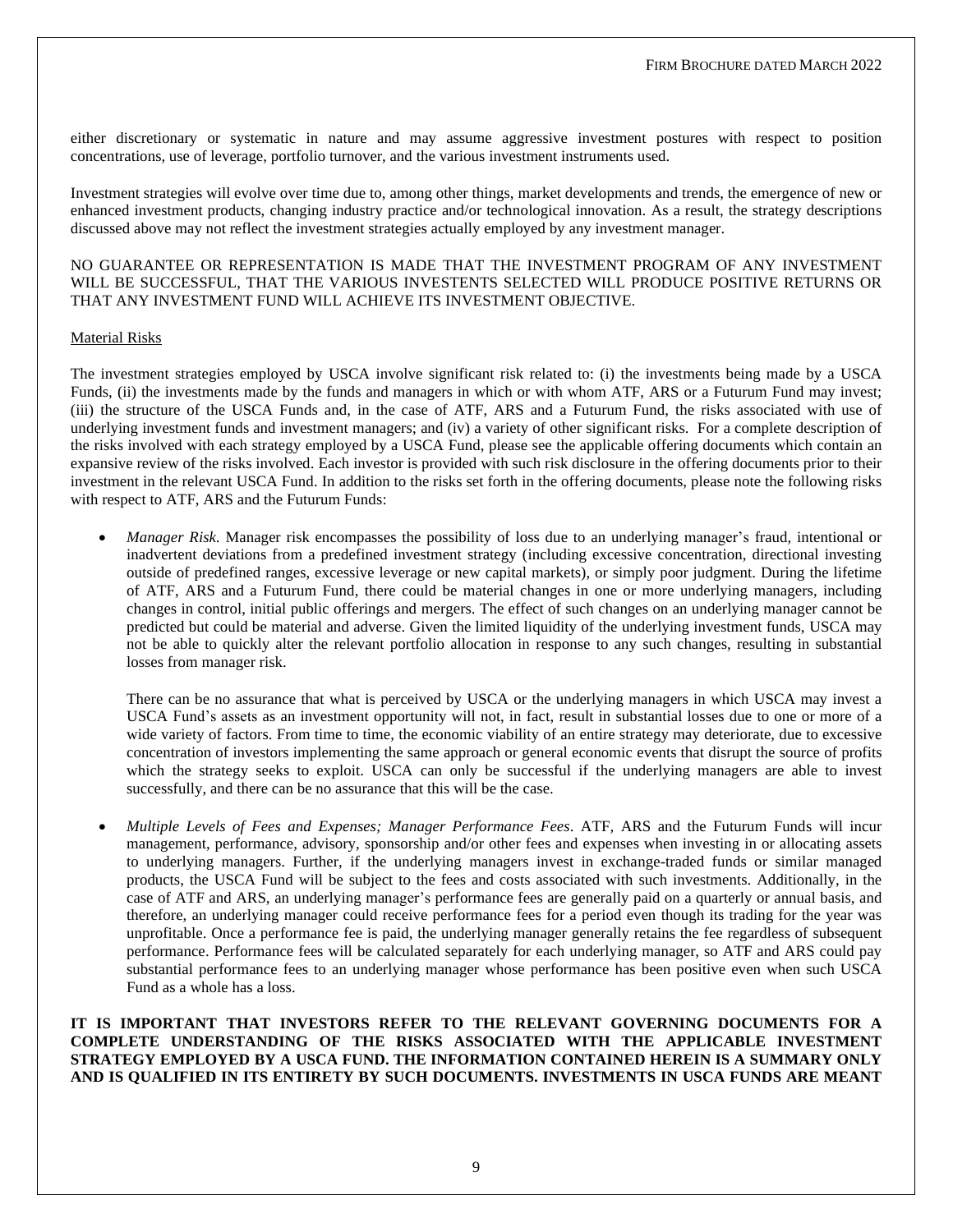## **FOR FINANCIALLY SOPHISTICATED INVESTORS WHO CAN BEAR A TOTAL LOSS OF THEIR INVESTMENT AND THE LIQUIDITY CONSTRAINTS OF THE APPLICABLE USCA FUND.**

#### <span id="page-10-0"></span>**Item 9. Disciplinary Information**

Not applicable.

#### <span id="page-10-1"></span>**Item 10. Other Financial Industry Activities and Affiliations**

Other financial industry affiliates of USCA, under common control of the parent company, US Capital, include: USCA Securities LLC, a registered broker-dealer and member of FINRA and SIPC; US Capital Wealth Advisors, LLC, an SEC registered investment advisor majority owned by USCA RIA Investors; USCA Investment Holdings LLC; USCA Insurance Agency LLC; USCA Municipal Advisors LLC; USCA LL&B Co-Investment GP LLC; USCA BPCAP GP LLC; USCA SEVGEN GP LLC; USCA LL&B Co-Investment II GP LLC; USCA CR Fund II GP LLC; USCA Badger Midstream Management Company LLC; USCA Resource Minerals Co-Investment I GP LLC, USCA Tailwater Midstream GP LLC, USCA Real Estate Ventures GP I LLC, and USCA Fifth Corner Property Fund GP LLC. USCA Investment Holdings LLC provides merchant banking services, and USCA Insurance Agency LLC facilitates the offering of certain limited insurance products from major carriers. It does not conduct any independent insurance business or offer its own insurance products. USCA Municipal Advisors LLC provides financial advisory services to municipalities and other governmental entities. The balance of the entities listed above are entities formed by US Capital to facilitate investments in select private equity and real estate deals.

Representatives of USCA are also registered representatives of USCA Securities. USCA Securities uses National Financial Services LLC, a Fidelity Investments Company ("NFS"), to execute portfolio transactions and custody client assets. USCA Securities receives compensation in connection with brokerage services provided either directly by USCA Securities or through its relationships with NFS. Accordingly, USCA and its representatives have an incentive to use USCA Securities over other similar service providers.

#### <span id="page-10-2"></span>**Item 11. Code of Ethics, Participation or Interest in Client Transactions and Personal Trading**

USCA has implemented a Code of Ethics as required by Rule 204A‐1 under the Investment Advisers Act of 1940. The Code of Ethics contains provisions that remind employees of their obligations to clients and to comply with federal securities laws, set forth standards of conduct, restrict personal securities trading, require reporting of personal securities transactions and holdings, and prohibit the misuse of material non-public information. One of the fundamental principles of USCA's Code of Ethics is that USCA and its representatives have a fiduciary duty to place its clients' interests first and to conduct all personal securities transactions in a manner that does not interfere with client transactions or otherwise take unfair advantage of the relationship USCA, and its representatives share with their clients. USCA provides all personnel with a copy of its current Code of Ethics who are required to provide USCA with a written acknowledgement of their receipt of the Code of Ethics and understanding of its requirements. Investors in USCA Funds may obtain a copy of the Code of Ethics by contacting Alan Gilmore at (609) 216-4787 and/or via electronic mail at agilmore@uscallc.com.

USCA does not buy and sell securities for its own account or engage in principal transactions with its clients. Representatives of USCA are permitted to buy or sell securities identical or related to those recommended to clients, and therefore they may have an interest or position in such securities, which creates a conflict of interest. USCA monitors employee trading to ensure that representatives do not trade ahead of their own clients to the detriment of the client. When USCA's representatives purchase or sell securities for their own account, priority is given to their clients' transactions. USCA reviews trades in order to identify and remedy situations in which a representative traded ahead of their client to the detriment of the client. Note that employees of USCA and its affiliates may unintentionally trade ahead of USCA clients that they or their teams do not serve because they are unaware of those clients' trades.

#### <span id="page-10-3"></span>**Item 12. Brokerage Practices**

USCA seeks best execution for its clients. In selecting brokers-dealers to be used and the commission rates to be paid for its clients' transactions, USCA considers a number of factors, including, transaction costs, price, clearance, settlement, ease of execution and integration with existing USCA systems, systems for monitoring client investments and regulatory compliance,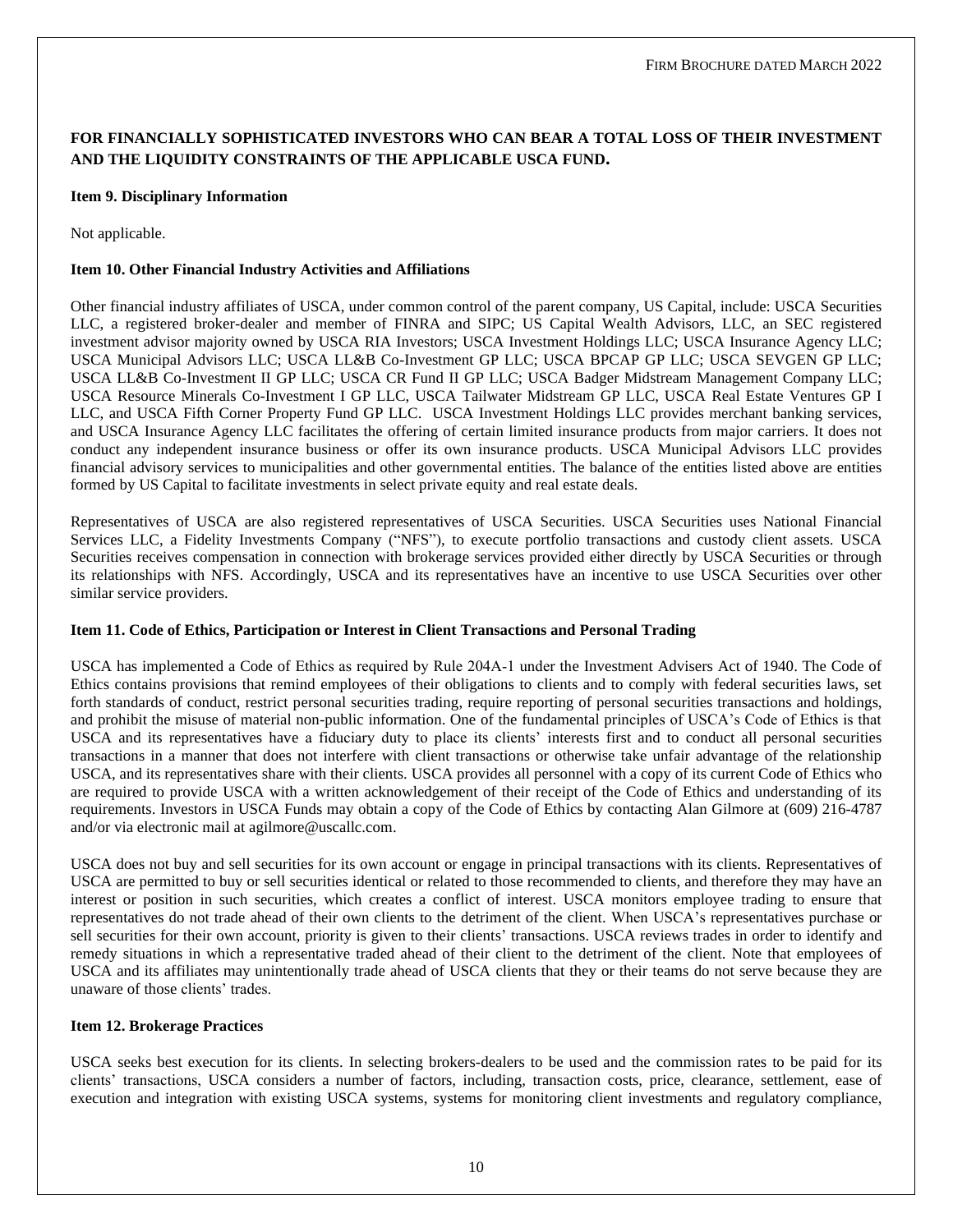reputation, financial strength and stability, and other matters involved in the receipt of brokerage services generally. USCA does not solicit competitive bids and does necessarily seek the lowest available transaction cost (e.g., commission cost); rather it seeks to obtain the best qualitative execution available to its clients. USCA does not receive "soft dollar" benefits in connection with the execution of client transactions.

USCA does not aggregate client orders with other clients or clients of its affiliated investment adviser, US Capital Wealth Advisors, LLC. As a result, orders may produce disparate commission charges and result in USCA's inability to obtain volume discounts or best execution for some transactions.

#### <span id="page-11-0"></span>**Item 13. Review of Accounts**

Each USCA Fund is reviewed periodically at the discretion of the portfolio manager(s) for that fund, but not less than monthly. Reviews generally involve verification of compliance with investment objectives for the USCA Fund, an assessment of diversification, a review of trade allocations, particularly those involving the same security traded across multiple accounts executed on the same day, and/or an assessment of the investment performance of the USCA Fund as compared to objective performance standards (i.e., benchmarks).

In the case of ATF, ARS and Futurum Funds, investors receive monthly or quarterly statements, as applicable, of estimated changes to their investments therein and audited year-end financial statements annually. For tax reporting purposes, USCA also provides each ATF, ARS and Futurum Fund investors with the requisite tax reporting forms; however, USCA will not receive tax information from all underlying investment funds in a sufficiently timely manner to enable it to prepare its information returns in time for investors to file their returns without requesting an extension of the time to file from the Internal Revenue Service or state taxing agencies. Accordingly, investors therein will be required to obtain extensions of time to file their tax returns.

#### <span id="page-11-1"></span>**Item 14. Client Referrals and Other Compensation**

<span id="page-11-2"></span>Not applicable.

#### **Item 15. Custody**

By virtue of its role as general partner and/or investment manager to ARS and the Futurum Funds, USCA is deemed to have custody of the assets of these USCA Funds and fully complies with Rule 206(4)-2 of the Investment Adviser Act of 1940. ATF assets are maintained with a qualified custodian to the extent required under the U.S. Investment Company Act of 1940, as amended. An independent public accountant registered with, and subject to regular inspection by, the Public Company Accounting Oversight Board, audits the USCA Funds annually. The audited financial statements of ARS and Futurum Funds are distributed to investors within 180 days after the end of its fiscal year (60 days in the case of RICs). The following serves as notification to investors in writing of ATF's qualified custodian's name and address.

The qualified custodian for ATF currently is:

U.S. Bank, N.A. 1555 N. Rivercenter Dr., MK-WI-S302 Milwaukee, WI 53212

#### <span id="page-11-3"></span>**Item 16. Investment Discretion**

USCA, acting through its representatives that are portfolio managers of the USCA Funds, has discretionary authority to manage securities accounts on behalf of each USCA Fund consistent with the stated investment strategy of each Fund. The investment strategy of each USCA Fund is set forth in detail in such fund's offering documents.

Investors in USCA Funds do not have the ability to impose limitations on USCA's discretionary authority. Prospective investors are provided with an offering document prior to their investment and are encouraged to carefully review the offering document and to be sure that the proposed investment is consistent with their investment goals and tolerance for risk. Prospective investors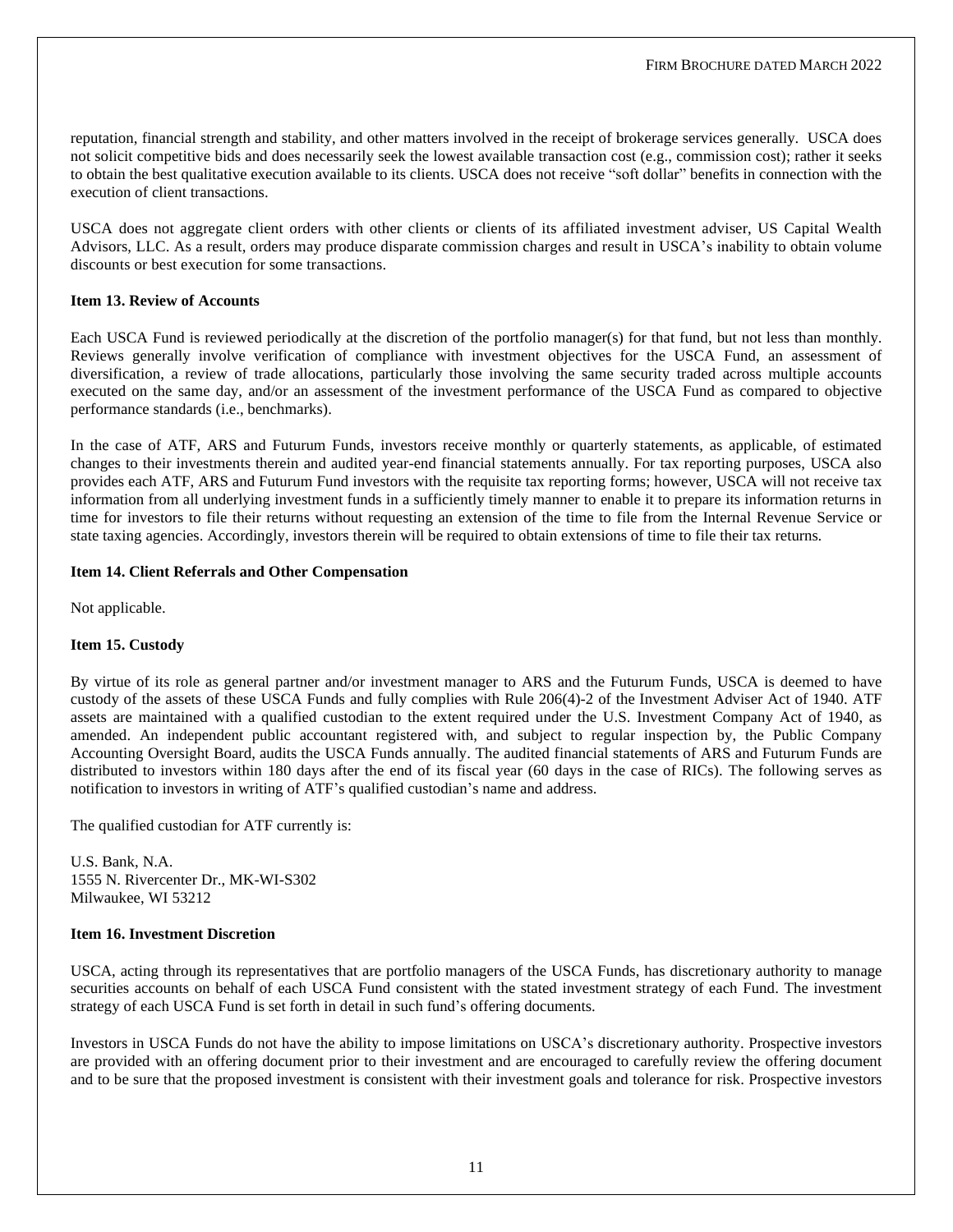in ATF, ARS and the Futurum Funds are required to execute a subscription agreement, in which they make various representations, including representations regarding their suitability to invest in a high-risk investment fund.

#### <span id="page-12-0"></span>**Item 17. Voting Client Securities**

USCA has adopted and implemented written policies and procedures governing the voting of securities held by ATF (neither ARS nor the Futurum Funds hold securities subject to proxy solicitation and proxy voting for SHLDX is handled by the fund's investment adviser, Ziegler Capital Management). All such proxies that USCA receives will be treated in accordance with these policies and procedures.

In order to facilitate the proxy voting process, USCA has engaged Broadridge Investor Communication Solutions, Inc. ("Broadridge"). Votes are cast through the Broadridge ProxyEdge platform ("ProxyEdge"). With the assistance of Broadridge, Egan-Jones Proxy Services ("Egan-Jones") has been selected to provide vote recommendations based on its own internal guidelines. The services provided to USCA through ProxyEdge include receipt of proxy ballots, vote execution based upon the recommendations of Egan-Jones, access to in-depth proxy research provided by Egan-Jones, and access to the analysis and voting recommendations of Egan-Jones, as well as reporting, auditing, working with custodians, and consulting assistance for the handling of proxy voting responsibilities. ProxyEdge also maintains proxy voting records and provides USCA with reports that reflect the proxy voting activities of client portfolios. USCA uses this information for appropriate monitoring of its delegated responsibilities.

Generally, USCA follows the recommendations of Egan-Jones using the automatic execution capability in ProxyEdge. However, if during the monitoring process USCA receives information that indicates the recommended vote may not be in the client's best interest, it may vote in a manner different from that recommended by Egan-Jones. When USCA's interests' conflict with the interests of its clients, the recommendation of the proxy voting service will generally be followed to mitigate the conflict. However, in some cases USCA may choose to seek outside guidance regarding how to best resolve a material conflict of interest.

In the case of ATF, USCA may rely on exemptions requiring it to "mirror" vote certain proxies. In such cases, USCA will instruct Broadridge to vote in that manner rather than in accordance with the Egan-Jones recommendations. Additionally, USCA may employ third-party mangers for all or a portion of a client's assets, and such third parties may handle proxy voting with respect to the securities that comprise those assets. The third-party managers' proxy voting policies will be disclosed to the client.

Copies of USCA's proxy voting policies and procedures, and those of its proxy voting service providers, as well as USCA's complete proxy voting record, are available for client review. Clients should contact USCA at the phone number on the front of this document if they have any questions or if they would like to review any of these documents.

#### <span id="page-12-1"></span>**Item 18. Financial Information**

Not applicable.

### <span id="page-12-2"></span>**Item 19. Requirements for State-Registered Advisers**

Not applicable.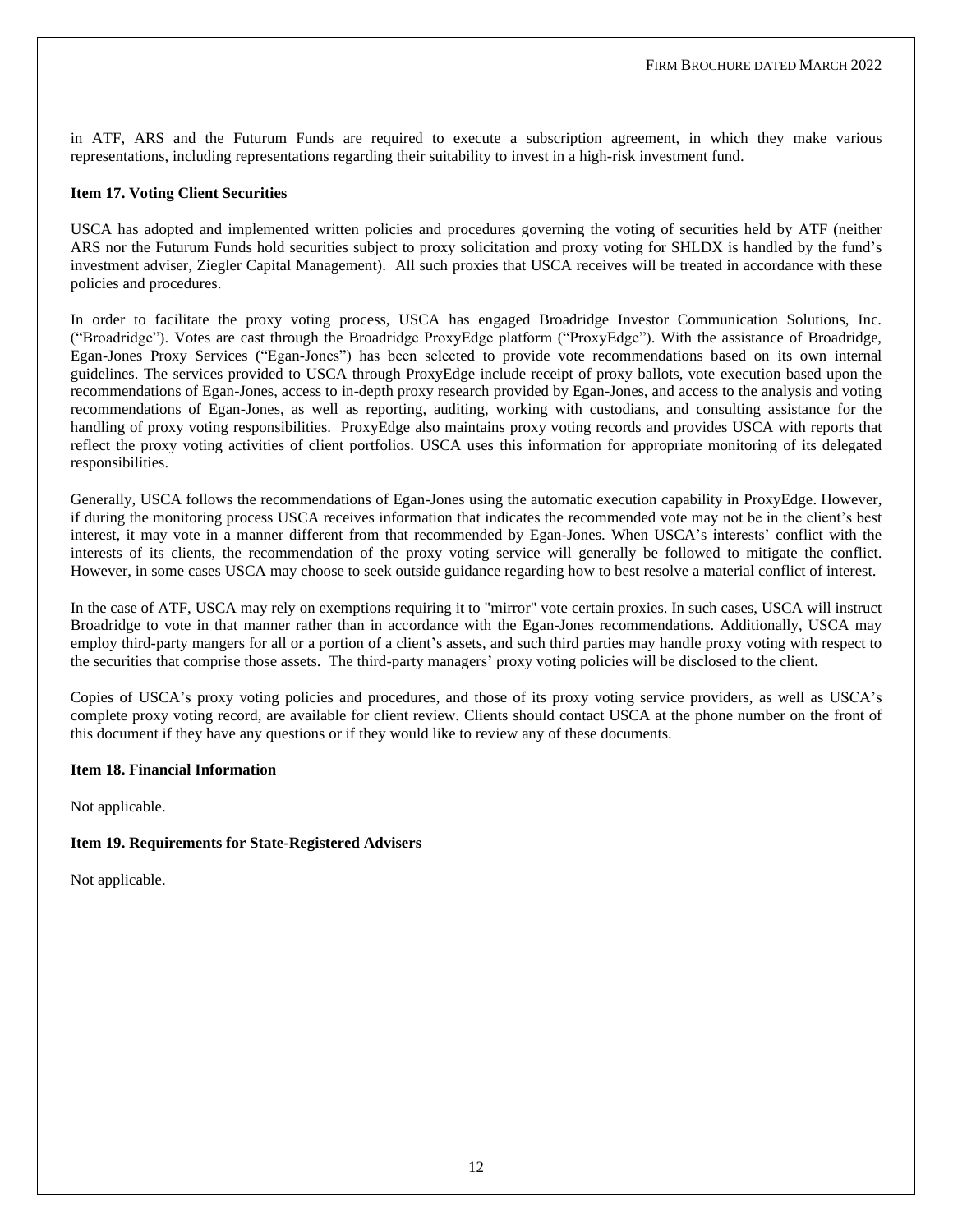

# **USCA Asset Management LLC**

4444 Westheimer, Suite G500 Houston, TX 77027 Phone: (713) 366-0500 Fax: (713) 580-1820 [www.uscallc.com](http://www.uscallc.com/)

**This Brochure Supplement provides information about the supervised persons of USCA Asset Management, LLC which supplements the information provided in the rest of this Firm Brochure. Please contact the Firm's Chief Compliance Officer if you have any questions about the contents of this Brochure Supplement.**

> *Philip J. Pilibosian David Harris Kelly Rushing*

> > *Davis Rushing*

**This brochure provides information about the qualifications and business practices of USCA Asset Management LLC. If you have any questions about the contents of this brochure, please contact our Chief Compliance Officer, Alan Gilmore, at (609) 216-4787 and/or via electronic mail at [agilmore@uscallc.com.](mailto:agilmore@uscallc.com) Additional information about USCA Asset Management LLC is also available via the SEC's website at [www.adviserinfo.sec.gov.](http://www.adviserinfo.sec.gov/) The information in this brochure has not been approved or verified by the United States Securities and Exchange Commission or by any state securities authority.**